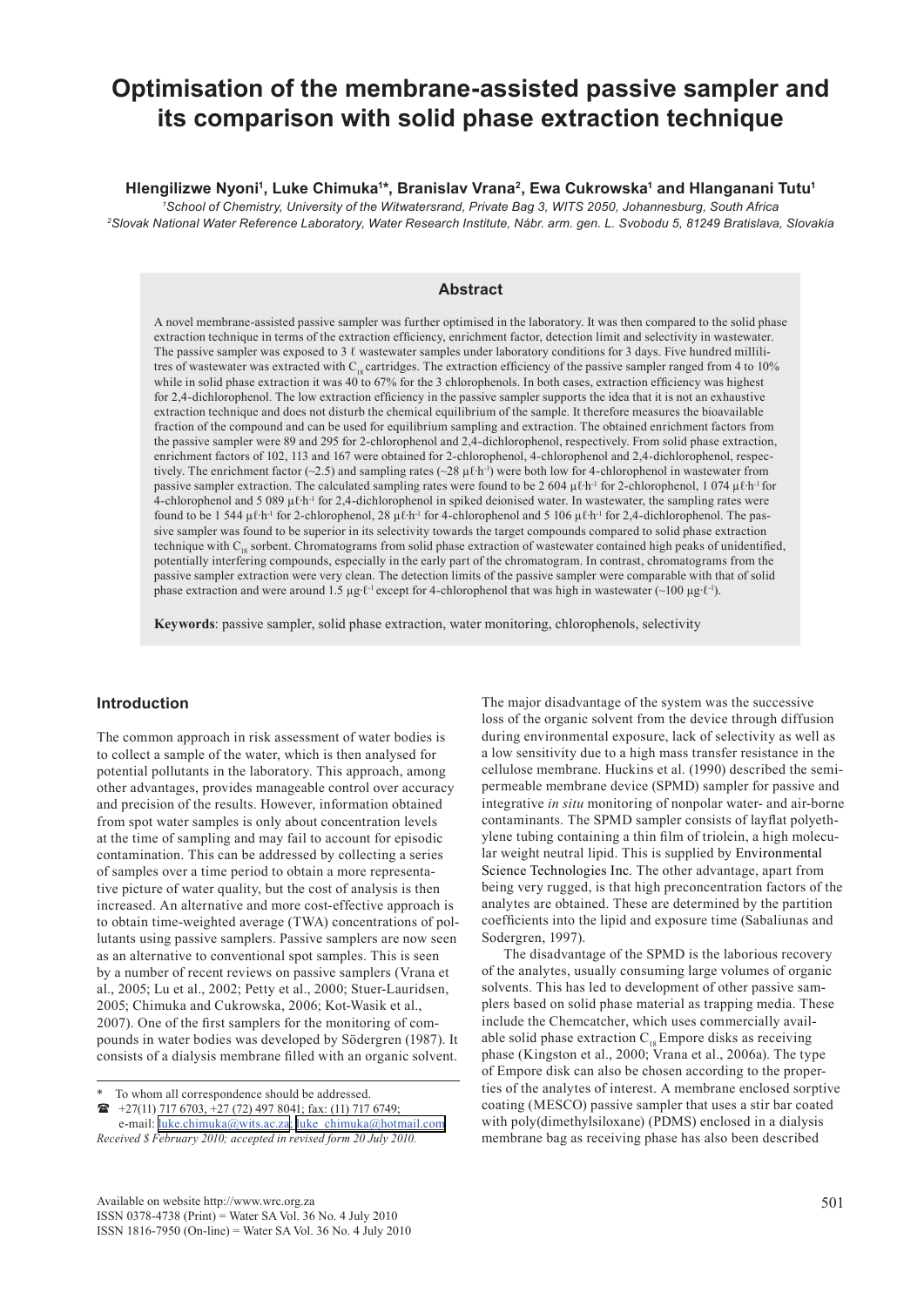(Vrana et al., 2001). The stir bar used as a receiving phase is identical to the one used in the stir bar sorptive extraction (SBSE) technique (Baltussen et al., 1999). It combines the advantages of the passive sampling approach with solventless preconcentration of organic solutes from aqueous matrices and subsequent thermal desorption of the sequestered analytes on line with capillary gas chromatography. It avoids the clean-up of extracts, required for other samplers, and the whole extract is injected into the analytical instrument. A new MESCO that uses a silicone collector, instead of a stirrer bar coated with PDMS, has been reported by Paschke et al. (2006). The silicone rods are later thermally desorbed into a gas chromatographic system, as in the first prototype of MESCO. A polar organic chemical integrative sampler (POCIS) has been described by Alvarez et al. (2004). It consists of a solid receiving phase material enclosed in microporous polyethersulfone diffusion membrane and is suitable for sampling of polar organic compounds such as polar industrial pollutants, pesticides, personal care products, pharmaceuticals, etc. Jonsson's research group (Liu et al., 2005) has also reported the development of an equilibrium sampling through membranes (ESTM) technique for measuring the free fraction of ionisable organic compounds in water that could be applied as a passive sampler. The same research group has recently reported an equilibrium sampling of freely dissolved organic chemicals into a thin film of 1-octanol supported on a porous hollow fibre membrane, which could be applied as a passive sampler (Liu et al., 2006). In both of the above cases, solvent loss may be a problem when the equilibrium extraction techniques are used as passive samplers.

In our previous work (Chimuka et al., 2008), we reported a simple and novel membrane assisted passive sampler based on thin-walled silicone tubing. The sampler does not use any organic solvents and is ideal for monitoring of ionisable organic compounds in water bodies. Some other important parameters that affect the sampler performance were optimised in the previous study (Chimuka et al., 2008). These are length and thickness of the hollow fibre, concentration of the acceptor buffer, sample volume and extraction time, influence of stirring and sample concentration. Detailed discussions about these are found in Chimuka et al. (2008). In brief, a minimum sample volume of 750 mℓ was found optimal for a 3-day exposure period. A linear relationship was also found between a 3-day exposure time and an accumulated amount which is in agreement with other passive samplers such as the Chemcatcher (Kingston et al., 2000; Vran et al., 2006a) MESCO (Vrana et al., 2001; Vrana et al., 2006b) and PDMS (Paschke et al., 2006). This means that trapping conditions were correctly set in the acceptor phase (Chimuka et al., 1998; Jonsson and Mathiasson, 1990).

In this work, the membrane-assisted passive sampler has been optimised further, in particular for studying the influence of humic substances and temperature on the extraction process, using chlorophenols as model compounds. Chlorophenols were chosen because of their toxicity; persistence and their widespread release as byproducts in the production of plastics and dyes, pulp and paper industries. Chlorinated phenols can also form during wastewater treatment, since chlorine is added as a disinfectant. In this study, the membrane-assisted passive sampler (MAPS) was compared to the solid phase extraction technique in terms of extraction efficiency, enrichment factor, detection limit and selectivity in wastewater.

# **Materials and methods**

#### **Chemicals and solutions**

4-chlorophenol (>99%), 2-chlorophenol (>98%) and 2,4-dichlorophenol (>99%) were provided by Merck-Schuchardt (Darmstadt, Germany). Other chemicals used were trisodium phosphate (99%), proanalysis sulphuric acid (99%) and HPLC grade methanol and acetonitrile, all from Merck-Schuchardt (Darmstadt, Germany).

Stock solutions of chlorophenol standards at 1 000 mg⋅ℓ<sup>-1</sup> were prepared in methanol and stored in the refrigerator at 4°C. Fresh stock solutions were prepared every 3 months. Standard solutions for calibration purposes were prepared by diluting the stock with deionised water. The basic acceptor solution for trapping chlorophenols was obtained by dissolving trisodium phosphate buffer in deionised water at concentrations of 0.5 M. The calibration curve used was also tested for linearity from 0.5 mg∙ℓ-1 to 40 mg∙ℓ-1. External calibration standards were prepared from the stock solutions in deionised water. The concentration of the phenols in the extracted samples was thus quantified by injecting along the calibration standard solutions. Peak areas were used for quantification. Standard solutions in the μg∙ℓ-1 concentration range were prepared daily while those in the mg∙ℓ-1 range were stored in the refrigerator for about 3 days.

#### **Chromatographic conditions**

The 3 chlorophenols were separated with a mobile phase composition of 60% water and 40% acetonitrile at a flow rate of 1.0 mℓ∙min-1 using HPLC with the UV detector set at 280 nm (Chimuka et al., 2008). A C<sub>18</sub> column with dimensions 5  $\mu$ m x 4 mm x 25 cm was used (Supelco, Bellefonte, PA, USA). An SRI (LA, California, USA) 210 HPLC system with a UV detector (VUV-24) and Peak Simple chromatographic data system was used. The mobile phase was degassed offline and filtered before use. The injection volume was 20 µℓ.

#### **Hollow fibres**

Hollow fibre silicone membranes used for the optimisation process were purchased from Technical Products Inc., (Georgia, USA). The hollow fibres were bought as long tubes and were cut to appropriate lengths (48 cm x 0.1575 cm I.D x 0.2413 cm O.D) giving a volume of the inner acceptor phase solution of approximately 1 000  $\mu\ell$  when used. The length and thickness of the hollow fibre was previously optimised (Chimuka et al., 2008).

## **Preparation of the hollow fibre membranes and extraction procedure**

The thin-walled silicone hollow-fibre membrane, previously soaked in deionised water, was filled with acceptor buffer using a 1 000 μl micropipette. The hollow fibre ends were tightened together and made in the form of a loop of about 3 cm in diameter. The outside was thoroughly rinsed with deionised water to remove any buffer spills. It was then hung inside an iron mesh (Fig. 1) and immersed in an appropriate 3  $\ell$  sample vessel for an appropriate time, usually 3 days. Sample exposure was performed without any stirring. Thereafter, it was taken out, the outside washed or flushed with deionised water and its contents transferred into a 4 m $\ell$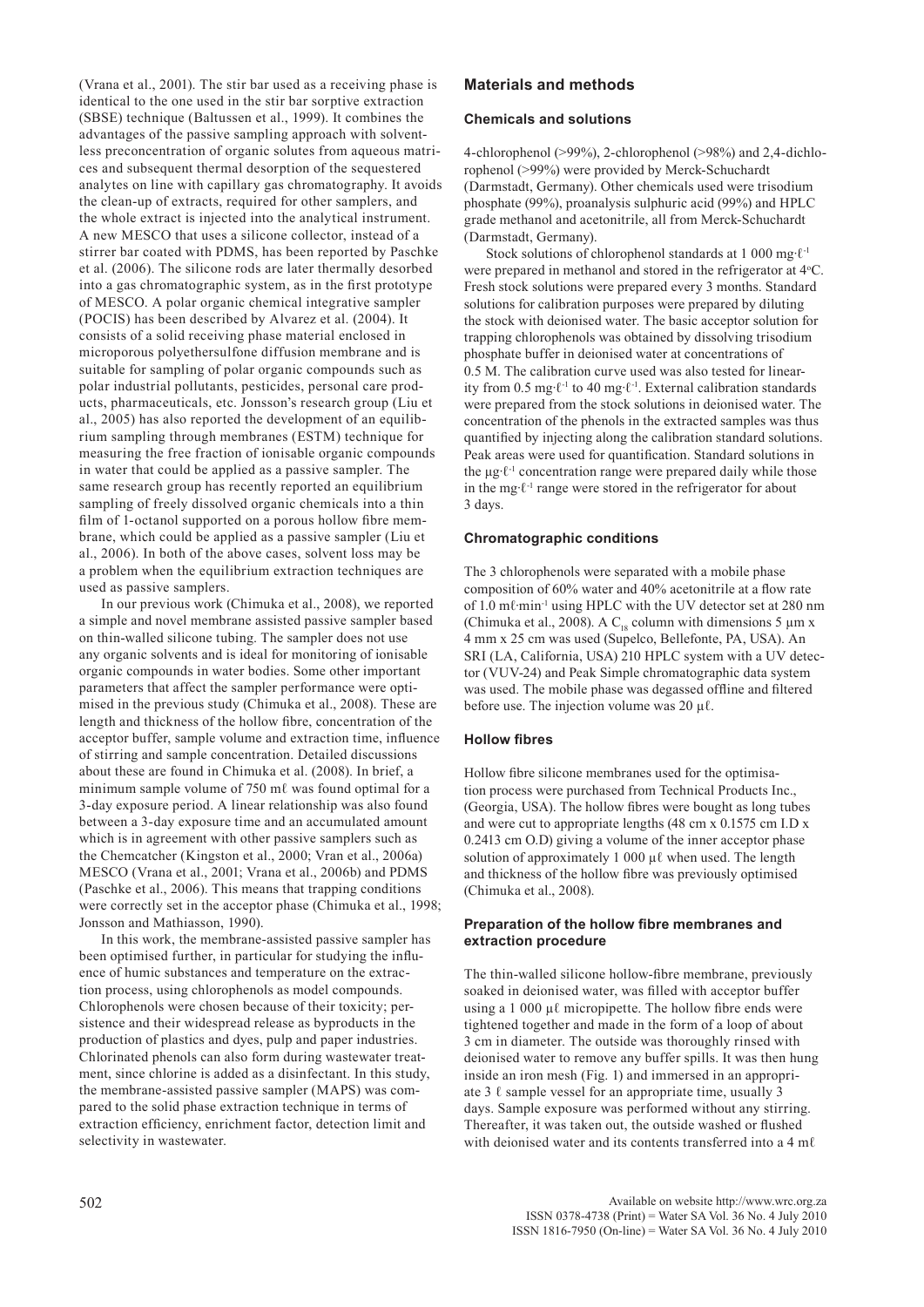

*Figure 1 Schematic experimental set-up of membrane assisted passive sample extraction system.*

vial. The buffer solution of the acceptor solution was adjusted by adding 100  $\mu\ell$  of 2 M sulphuric acid, giving a total volume of 1 245 µℓ. The extracts were either analysed immediately or stored in the refrigerator at 4°C. Each experiment was repeated at least twice or thrice.

The extraction of chlorophenols in the sampler is similar to that for the supported liquid membrane (SLM) extraction technique (Chimuka et al., 1998; Jonsson and Mathiasson, 1999; Jonsson et al., 1993). In brief, the chlorophenols dissolve into the silicone membrane from the sample as nonionised compounds. The compounds then diffuse through the membrane into the acceptor phase. Once in the acceptor phase, they are ionised and trapped. Because the pH of the acceptor phase solution is kept well above the  $pK_a$  value of the chlorophenols, the concentration of non-ionised phenols in the acceptor phase is kept very close to zero. This maintains a concentration gradient between the 2 phases; the donor and acceptor phases. In this way the concentration of the compounds in the acceptor solution can be increased to much higher than in the original sample, without experiencing a plateau or maximum, and limited by the sample volume and/or the extraction time. This also gives selective enrichment since only compounds that are ionised at the pH of the acceptor phase are enriched (Megersa et al., 1999). Compounds that are ionised at the pH of the sample solution do not dissolve into the membrane since they are too polar. Neutral small compounds are not trapped in the acceptor phase while larger molecules tend to accumulate in the membrane and diffuse into the acceptor solution only slowly. Thus their sampling is limited due to very slow kinetics.

## **Optimisation experiments**

#### *Influence of the protective cover*

Experiments were conducted to study the influence of the protective cover of the sampler on the extraction process. For these experiments, the silicone hollow fibres were enclosed in a green nylon mesh and iron mesh. Each mesh was 9 cm (O.D) x 11 cm (length), with a pore size of 2 mm x 5 mm, and supported by an iron wire frame with about 1 mm thickness. A blank was also performed where no protective cover was used. Three litres of deionized water in stainless steel containers was used as a sample. The water was spiked with 10 μg⋅ $\ell$ <sup>-1</sup> of the mixture of chlorophenols. Exposure time was for 3 days, as described above, under static conditions.

#### *Influence of temperature*

To investigate the influence of temperature, sampler exposure was performed in the refrigerator at  $4^{\circ}$ C, in a water bath at  $16^{\circ}$ C and in a heated water bath at  $40^{\circ}$ C. Before putting in the samplers, the spiked water samples were allowed to equilibrate for at least 2 h at the appropriate temperature. Deionised water containing 100 μg⋅ℓ<sup>-1</sup> of each spiked chlorophenol was used as sample solution. The passive samplers were housed in an iron mesh. Passive sampler exposure period was 3 days. After extraction, the extracts were treated in the same way as described in the extraction procedure.

## *Studying the degree of trapping in the acceptor phase*

To study whether compounds trapped in the acceptor phase can diffuse back, a series of experiments was performed. The first series included spiking the acceptor buffer with about 1 mg⋅ℓ<sup>-1</sup> of each chlorophenol. This was filled into the hollow fibre as before. The hollow fibres were then deployed in deionised and river water samples. The extraction was performed for 3 days. Following exposure, the contents of the acceptor solution were analysed to check for any loss of the chlorophenols from the acceptor solution. The same experiment was repeated but with deionised water spiked with 20 mg⋅ℓ<sup>-1</sup> of humic substances. As a control, part of the spiked buffer solution was kept in the refrigerator at  $4^{\circ}$ C during the entire period of extraction. This was also analysed at the same time as that of the acceptor solution from the hollow fibre.

#### *Influence of humic substances in the sample*

To study the effects of humic substances in the water on the performance of the passive sampler, deionised water containing 100 μg∙ℓ-1 of each chlorophenol and 20 mg∙ℓ-1 of humic substances was used as a sample solution. This sample solution was extracted with silicone hollow fibre membrane as before. Exposure period was 3 days. Afterwards, the enrichment factor was compared with those without any humic substances (in deionised water).

## *Reproducibility of the passive sampler*

To test for reproducibility in wastewater and deionised water samples, 3 parallel passive samplers were deployed in each type of sample. The water samples were spiked with 100 μg⋅ℓ<sup>-1</sup> of model compounds. From each experiment the enrichment factors were calculated together with the mean, standard deviation and per cent standard deviation.

## *Wastewater samples and solid phase extraction*

To demonstrate the potential of the passive sampler, it was applied in the field at Goudkoppies wastewater treatment plant (GWWTP) west of Johannesburg. The GWWTP treats both household and industrial wastewater. Field parameters such as pH and conductivity were measured before deployment. The pH of the wastewater was found to be around 7.5. Passive samplers were deployed in the settling tanks and also after chlorination. Three parallel passive samplers were deployed at each site. The passive samplers in the settling tanks were tied to a beam rotating at 50 r/h. Wastewater samples were also collected by grab sampling at the 2 sites. The collected wastewater samples were also extracted using both the passive sampler under laboratory conditions and with the solid phase extraction technique. Some of the wastewater was spiked with 50 µg∙ℓ-1 chlorophenols and extracted with both the passive sampler and the solid phase extraction technique. Wastewater samples that were extracted with solid phase extraction were filtered first and the pH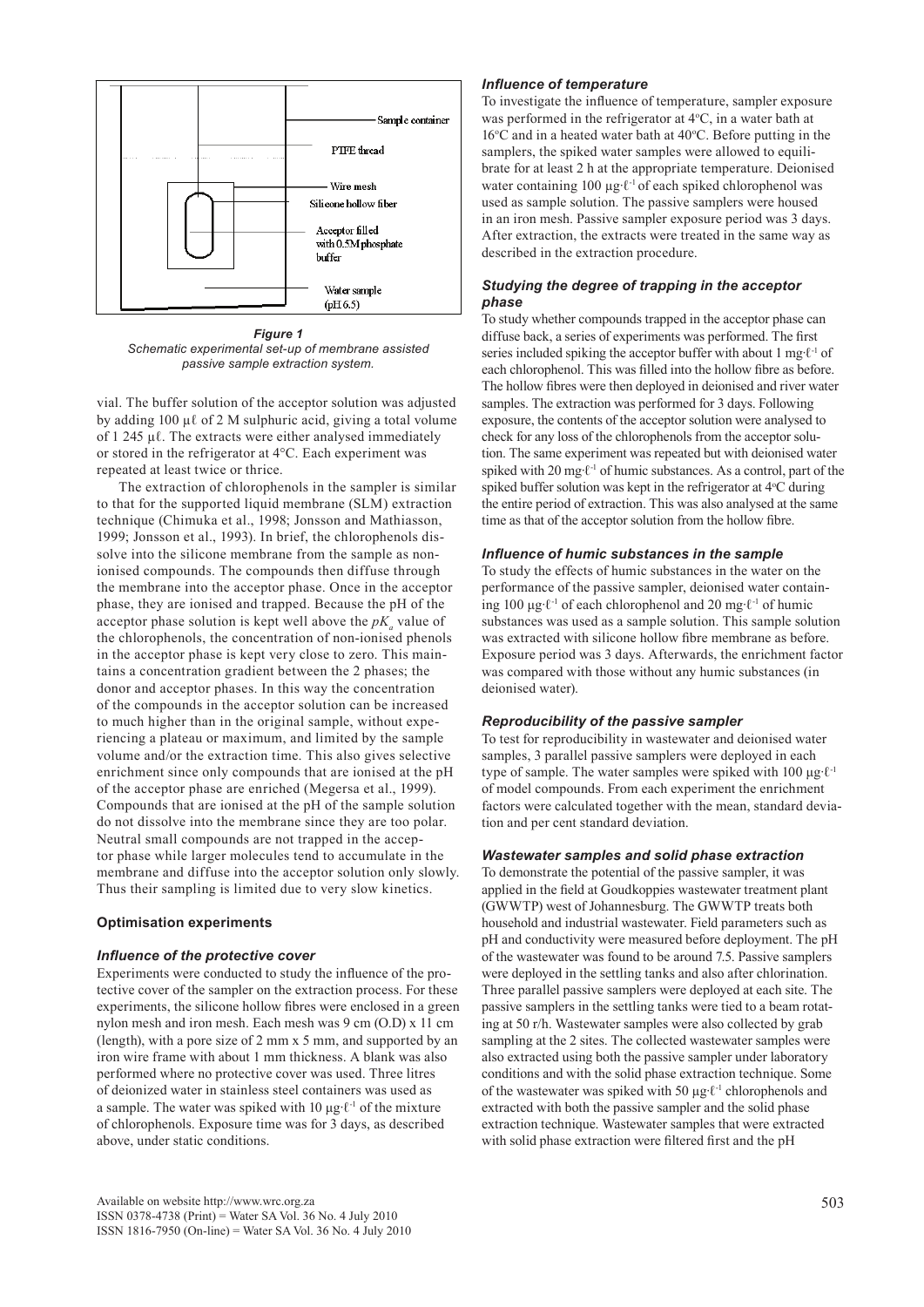adjusted to 4.5 with drops of 1 M nitric acid. Results of the determined concentrations of any chlorophenols in the blank and spiked samples were compared.

 $C_{18}$  solid phase extraction cartridges packed with 500 mg sorbent were used (Supelco, Park Bellefonte, USA). The extraction sequence was as follows: 6 mℓ of methanol for conditioning followed by 6 mℓ of deionised water for equilibration. Wastewater samples (500 m $\ell$ ) adjusted to pH 4.5 with nitric acid were then passed at a flow rate of 5 mℓ∙min-1 through the solid phase extraction unit. The cartridge was washed with 3 m $\ell$ methanol-water (5:95 v/v). Elution was with  $2 \times 2$  m $\ell$  methanol.

# *Calculations of extraction efficiency, enrichment factors and sampling rates*

The extraction efficiency is defined as the fraction of analyte in the extracted sample that is found in the acceptor phase and is given by the equation below (Chimuka et al., 1998; Jonsson and Mathiasson 1999; Jonsson et al., 1993). It is also a measure of mass transfer between the donor and acceptor phase and is constant under specified extraction conditions.

$$
E = C_A V_A / C_D V_D \tag{1}
$$

where:

 $C<sub>A</sub>$  is the concentration in the collected acceptor fraction

 $C_p$  is the concentration in the extracted sample

 $V<sub>4</sub>$  is the collected acceptor volume

 $V_{\text{o}}^2$  is the volume of the sample that has been extracted.

The enrichment factor  $E_n$  is a ratio of concentration found in the acceptor phase to that in the original sample. This determines the detection limit of the method. It is given by the equation below (Chimuka et al., 1998; Jonsson and Mathiasson 1999; Jonsson et al., 1993; Megersa et al., 1999).

$$
E_n = C_A / C_D \tag{2}
$$

The amount of chemical accumulated in the sampler in the linear uptake phase is given by the following equation (Kingston et al., 2000; Vrana et al., 2001):

$$
M_{s}(t) = M_{0} + (C_{W}K_{SW}V_{S} - M_{0}) \{1 - \exp(-k_{ov}A/K_{SW}V_{S})t\}
$$
 (3)

where:

 $M<sub>s</sub>$  is the mass of analyte in the receiving phase (acceptor phase)

 $M_{0}$  is the amount of analyte in the sampler at the start of exposure

 $C_W$  is the water concentration of the analyte during deployment period and similar to  $C_D$ 

 $K_{sw}$  is the equilibrium receiving phase/water distribution coefficient

*A* is the membrane surface area

 $k_{ov}$  is the overall mass-transfer coefficient

 $V<sub>S</sub>$  is the volume of the receiving phase (acceptor phase), similar to  $V_A$ 

*t* is the exposure time.

# **Results and discussion**

#### **Influence of the protective cover**

Figure 2 gives the mean results of the optimisation of the protective cover of the sampler. The cover protects the sampler



*Comparison of the effect of different protective covers on the accumulation of chlorophenols in MAPS. Deionised water sample was spiked with 10 μg∙ℓ-1 chlorophenols mixture and extracted for 72 h. All experiments consisted of a hollow fibre*  filled with 0.5 M phosphate buffer ( $pH \sim 11.5$ ).



*Figure 3*

*Effect of temperature on the analyte 'apparent sampling rates' RS. The data represents 9 exposures, of 3 chlorophenolic compounds, performed at various temperatures (4, 16 and 40ºC) under static conditions.*

against small particles, including biofouling in water bodies. The results indicate that the type of cover is very important as it can affect the mass transfer process to the sampler. In this study, an iron mesh was found to be the best. Nylon mesh was found to reduce the mass transfer to the sampler, perhaps due to adsorption. As expected, the type of sample container does have an influence due to adsorption. Metal or glass containers are preferred when dealing with organic compounds.

#### **Influence of temperature**

The relationship between sampling rates of 3 chlorophenolic compounds and temperature was compared at 3 temperatures (4, 16 and 40°C). In general, the sampling rate increased with the increasing exposure temperature. The typical dependence of sampling rates on temperature is shown in Fig. 3.

Vrana et al. (2005) demonstrated that for the 4 polycyclic aromatic hydrocarbons with  $\log K_{\text{ow}}$  range from 4.0 to 5.1, the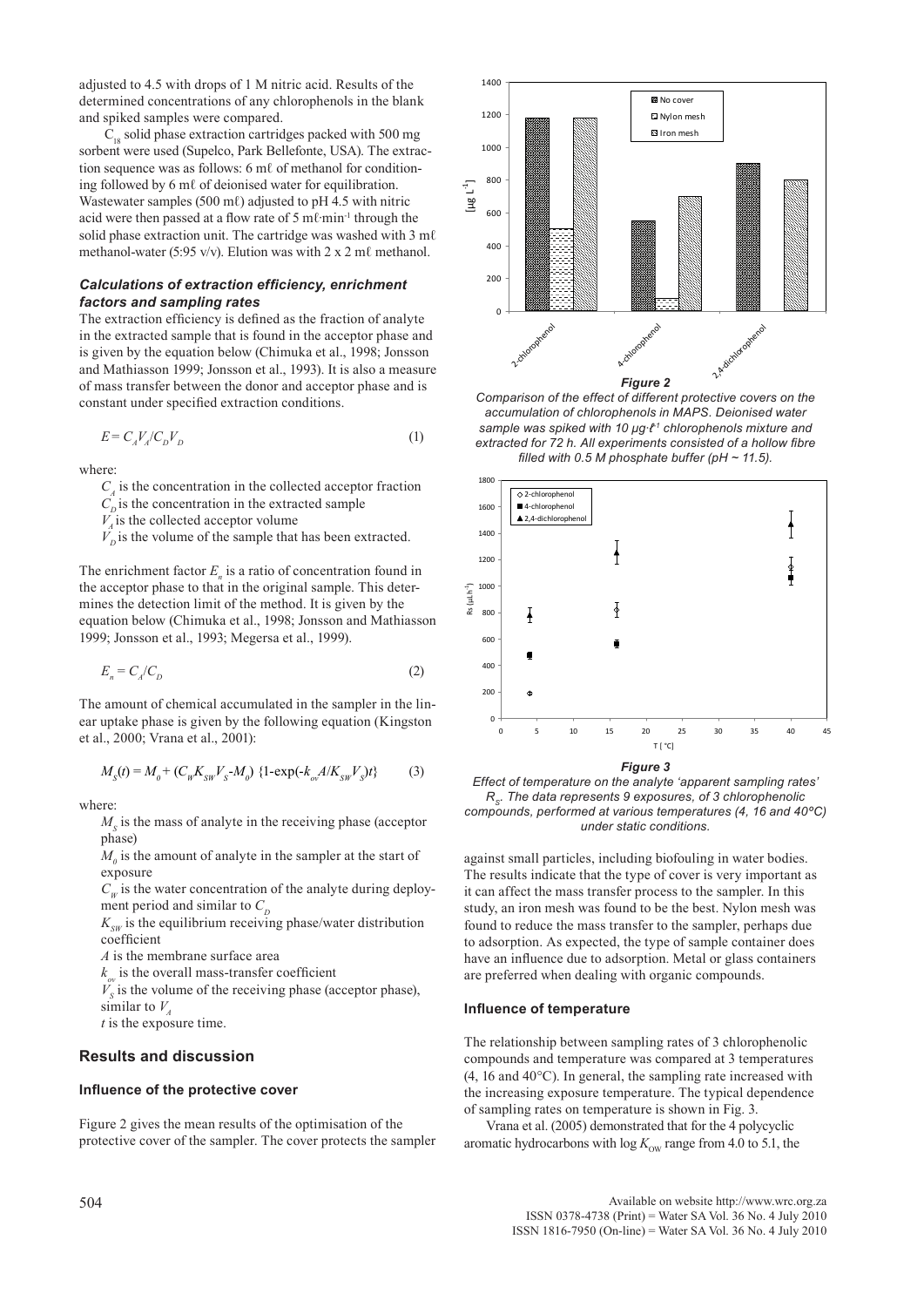apparent receiving phase-water distribution coefficient was not significantly affected by temperature within the range from 6 to 18°C. Consequently, the temperature was expected to affect mainly the magnitude of the kinetic component of the sampling rate.

Typically, it is quite clear that increased temperature of the environmental media can enhance mass transfer of compounds in all media. Thus for the 3 chlorophenols, namely 2-chlorophenol, 4-chlorophenol and 2, 4-dichlorophenol, with  $\log K_{\text{ow}}$  of 2.18, 2.39 and 2.96, respectively, the temperature dependence of the sampling rate  $R<sub>S</sub>$  can then be described by the Arrheniustype equation:

$$
\ln R_{\rm s} = \ln A - \frac{\Delta E_{\rm a}}{RT} \tag{4}
$$

where:

*R* is the universal gas constant  $(kJ·mol^{-1}·K^{-1})$ 

*A* is the pre-exponential factor expressing the maximum sampling rate at infinite temperature

*T* is the absolute temperature (K)

 $\Delta E$ <sub>a</sub> is the activation energy (kJ⋅mol<sup>-1</sup>).

Values of ∆*E*<sub>a</sub> were obtained by plotting the natural logarithm of  $R<sub>S</sub>$  against the reciprocal value of absolute temperature (1/*T*) (Fig. 4). The intercept gives the value of ln *A*. The activation energy  $\Delta E$ <sub>a</sub> can be calculated by multiplying the slope of the regression line ( $\Delta E_a/R$ ) by *R*.

The sampling rates *Rs* obtained in the exposure experiments conducted at 100 µg∙ℓ-1 water concentration and various temperatures are shown in Table 1.

The calculation of the activation energy  $\Delta E$ <sub>a</sub> using Eq. (5) was performed on 3 sets of calibration data, obtained at stagnant water. The activation energies range between 12 and 17 kJ⋅mol<sup>-1</sup>. The average of all ∆*E*<sub>a</sub> values was 14 kJ⋅mol<sup>-1</sup> with a standard deviation of 3.4 kJ∙mol-1.

For a comparison, Vrana et al. (2005) calculated an average activation energy for Chemcatcher of 93 kJ∙mol-1. The difference in activation energies is likely caused by the main resistance to mass transfer in the 2 samplers. This also depends on the polarity of the compounds. In a Chemcatcher, the main barrier to mass transfer for the PAHs studied is the aqueous boundary layer. In MAPS, the silicone layer also plays a critical role since analytes have to dissolve and diffuse through. Thus, the effect of temperature on the MAPS uptake kinetics appears to be less significant than that on Chemcatcher sampling rates. Note that the calculation of ∆*E*<sub>a</sub> was not performed for 2-chlorophenol because of very poor precision of the  $R<sub>S</sub>$  values.

#### **The degree of trapping in the acceptor phase**

The degree of trapping or ionisation of the target compounds in the acceptor phase is very important for quantification purposes of the sampler. This can also affect the exposure time. If



*Figure 4*

A plot of the natural logarithm of R<sub>s</sub> against the reciprocal value *of absolute temperature (1/T). The intercept gives the value of ln A. The activation energy ∆E<sub>a</sub> are calculated by multiplying the* slope of the regression line (∆E<sub>a</sub>/R) by R.

all analytes in the acceptor phase are completely trapped, there is a linear relationship between extraction time and amount accumulated in the acceptor phase. A similar linear relationship also exists between the extracted concentration and the amount of the target compounds accumulated in the acceptor phase. From theory (Chimuka et al., 1998; Jonsson and Mathiasson 1999; Jonsson et al., 1993), once the  $pK$  of the compound is known, it is possible to decide the pH of the acceptor solution at which all compounds will be almost or completely trapped. Co-extraction of other matrix compounds, especially if these are at high concentration, can lead to the acceptor solution reducing its pH value. This is due to neutralisation reactions of the acceptor solution with matrix components.

Figure 5 shows the concentration of chlorophenols determined in the acceptor solution of the hollow fibre after exposure to un-spiked deionised water (acceptor solution 1) and river water (acceptor solution 2). The acceptor solution was spiked with ~ 1.0 mg⋅ℓ<sup>-1</sup> before filling it into the hollow fibre in each case. The control was the spiked buffer kept in the refrigerator during the passive sampler exposure period. The results in Fig. 5 generally indicate that there was no change in the spiked concentrations of the acceptor solution with time. The same results were obtained from deionised water spiked with 20 mg⋅ℓ<sup>-1</sup> humic substances (Fig. 6). The differences seen in both Figs. 5 and 6 could be experimental error emanating from pH adjustment before HPLC analysis. This means that compounds were almost completely trapped in the acceptor solution and could not diffuse back and that the matrix component in river water or humic substances had no effect on the trapping capacity of the buffer solution.

| Table 1<br>Summary of calculations of the sampling rates and activation energy at different exposure<br>temperature |                |                |              |             |                |             |                    |               |              |
|---------------------------------------------------------------------------------------------------------------------|----------------|----------------|--------------|-------------|----------------|-------------|--------------------|---------------|--------------|
|                                                                                                                     | 2-chlorophenol |                |              |             | 4-chlorophenol |             | 2,4-dichlorophenol |               |              |
| $T$ (°C)                                                                                                            |                | 16             | 40           |             | 16             | 40          |                    | 16            | 40           |
| En                                                                                                                  |                | 72             | 101          | 42          | 50             | 93          | 69                 | 110           | 129          |
| $Rs(\mu \ell \cdot h^{-1})$                                                                                         | $189 \pm 1$    | $819 \pm 9$    | $145 \pm 17$ | $474 \pm 2$ | $565 \pm 4$    | $062 \pm 7$ | $782 \pm 5$        | $1252 \pm 15$ | $467 \pm 17$ |
| $\Delta E$ (kJ· mol <sup>-1</sup> )                                                                                 |                | Not determined |              |             |                |             |                    |               |              |

*NB: Exposure time = 72 h, V<sub>A</sub> = 819*  $\mu \ell$ *, M<sub>O</sub> = 0, C<sub>W</sub> = 100*  $\mu g \cdot l^{-1}$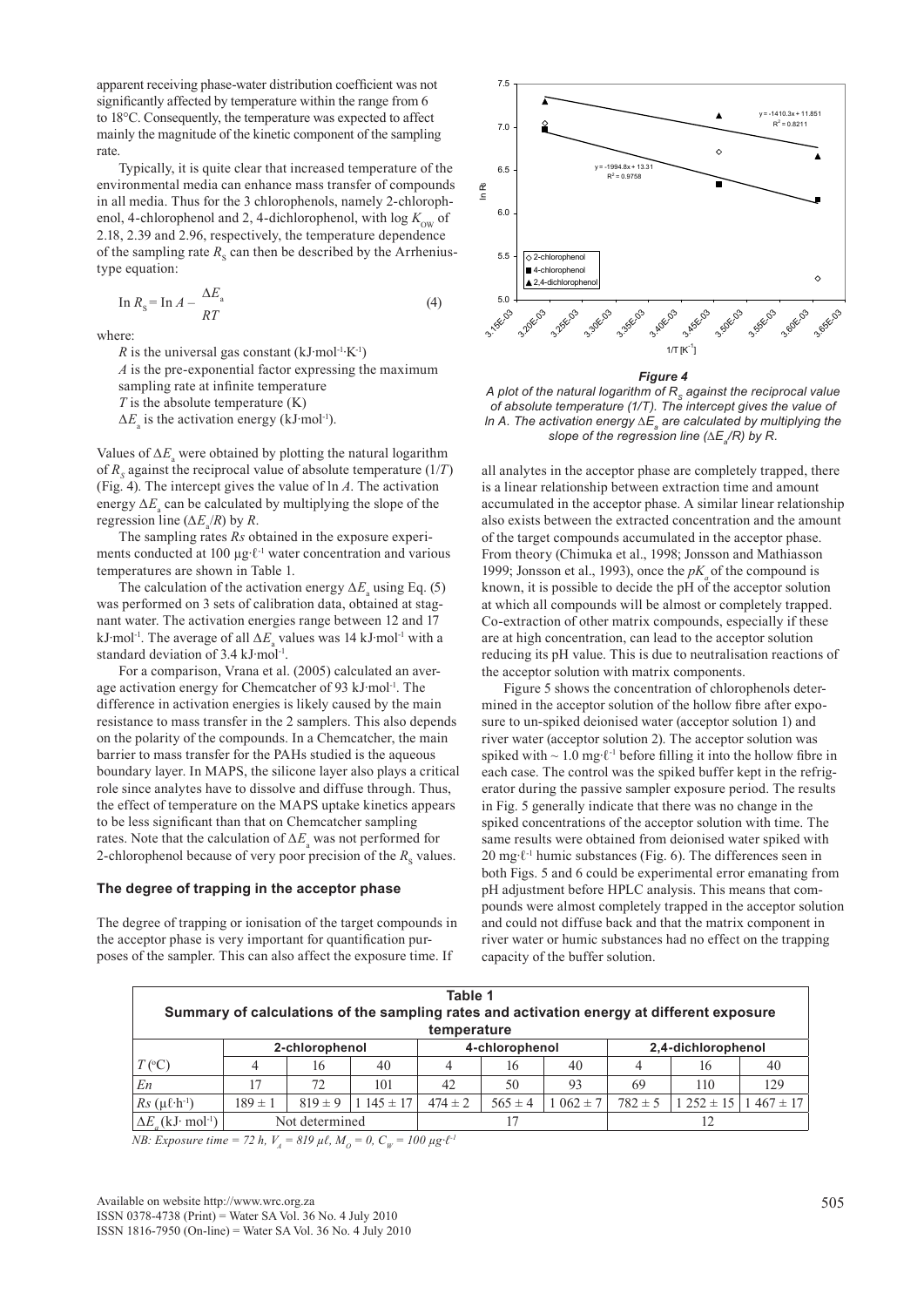

*Figure 5*

*Determined concentrations in the acceptor solutions of the hollow fibres previously spiked with about ~ 1.0 mg⋅ℓ<sup>-1</sup> after 3-day passive extraction of deionised water and river water in comparison to a control buffer solution (kept in the refrigerator).*



*Determined concentrations in the acceptor solutions of the hollow fibres previously spiked with about ~ 1.0 mg∙ℓ-1after passive extraction of deionised water (acceptor solution) spiked with 20 mg∙ℓ-1humic substances and control buffer solution (kept in the refrigerator).*

## **Influence of humic substances in the sampler on the mass transfer**

Figure 7 shows that there was no difference in the amount extracted in the acceptor solution of the passive samplers from a spiked deionised water sample and from one also containing humic substances. This means that the humic substances in the sampled water should not interfere with the extraction process of the chlorophenols under investigation. Humic substances may form weak or strong complexes with target compounds. This can reduce the dissolution of these compounds into the hollow fibre.

## **Reproducibility of the passive sampler**

Table 2 indicates the reproducibility results of the passive sampler in deionised water and wastewater. The percentage relative standard deviations are typical of those found in other passive



*Concentrations in the acceptor solutions of the hollow fibres after extraction of deionised water sample (control) spiked with 0.1 mg∙ℓ-1 chlorophenols only and one spiked with 0.1 mg∙ℓ-1 chlorophenols and 20 mg∙ℓ-1 of humic substances (acceptor solution).*

samplers under laboratory conditions (Vrana et al., 2005; Stuer-Lauridsen, 2005). For 4-chlorophenol, the percentage standard deviations were high in wastewater. This is due to the low extraction efficiency which was irreproducible. This suggests that the passive sampler behaves in the same manner as commercially available ones. The reproducibility under laboratory conditions also competes well with other active extraction techniques such as solid phase extraction.

| Table 2<br>The reproducibility of the passive sampler in spiked<br>deionised water and wastewater. Number of spiked<br>deionised water samples $(n) = 9$ and number of<br>wastewater samples $(n) = 3$ |          |         |  |  |  |  |
|--------------------------------------------------------------------------------------------------------------------------------------------------------------------------------------------------------|----------|---------|--|--|--|--|
| <b>Enrichment factor, En</b>                                                                                                                                                                           |          |         |  |  |  |  |
| <b>Deionised water</b><br>Compound<br>Wastewater                                                                                                                                                       |          |         |  |  |  |  |
| 2-chlorophenol                                                                                                                                                                                         | 150(3.8) | 89(8)   |  |  |  |  |
| 4-chlorophenol                                                                                                                                                                                         | 95(3.2)  | 2.5(61) |  |  |  |  |
| 2,4-dichlorophenol<br>294 (7.6)<br>295(5)                                                                                                                                                              |          |         |  |  |  |  |

*Numbers in brackets are % RSD values.*

## **Rate of accumulation**

In applications of passive samplers, the sampling rate or rate of accumulation is used for quantification purposes. It is a measure of the mass transfer coefficient times sampler area  $(k \nA)$  and is a constant at specified conditions. The rate of accumulation was also calculated directly from Eq. (3). Calculated apparent *Rs* values, from the results in Table 2, in deionised water are 2 604  $\mu$ *l* h<sup>-1</sup> for 2-chlorophenol, 1 074 μℓ⋅h<sup>-1</sup> for 4-chlorophenol and 5 089 μℓ⋅h<sup>-1</sup> for 2,4-dichlorophenol. For wastewater, the apparent sampling rates from Table 2 are 1 544 μℓ∙h-1 for 2-chlorophenol, 28 μℓ∙h-1 for 4-chlorophenol and 5 106 μℓ∙h-1 for 2,4-dichlorophenol.

The apparent rate of accumulation in wastewater for 4-chlorophenol is much lower than that found under comparable conditions in deionised water. This agrees well with the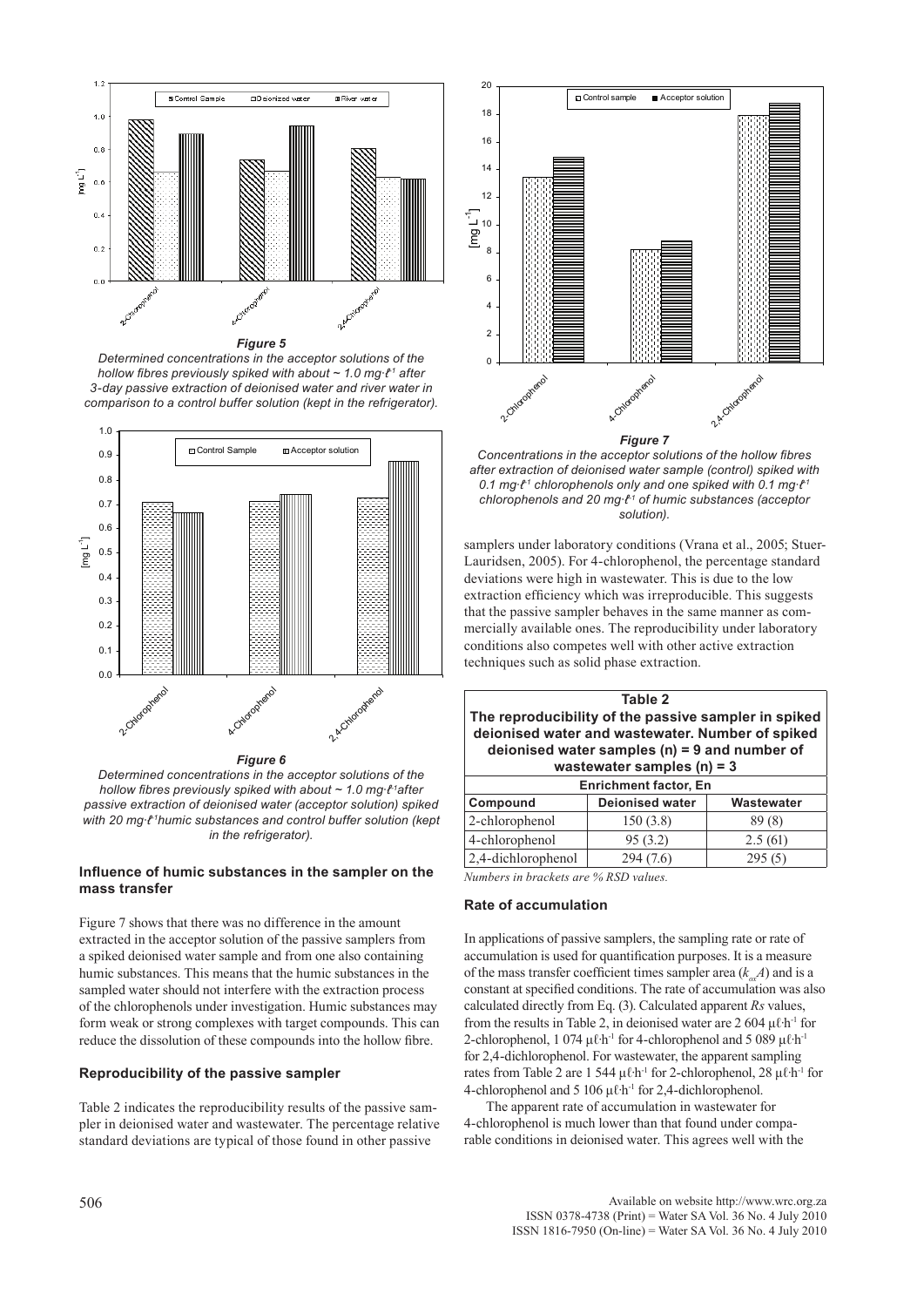calculated enrichment factors. Vrana et al. (2006b) reported on a study of the sampling rates in a membrane-enclosed sorptive coating (MESCO) passive sampler for a variety of compounds. The sampling rates were found to differ by 10-fold and ranged from 100 to 983  $\mu$ l⋅h<sup>-1</sup>, which is a narrow range in comparison to the broad  $K_{\alpha}$  range of nearly 5 orders of magnitude for the compounds studied. The sampling rates obtained in our sampler in wastewater are slightly low compared to those in deionised water but are within the range of sampling rates found in the MESCO sampler. This means that the mass transfer in the passive sampler, especially through silicone rubber, into the acceptor phase is not slow.

## **Wastewater samples and comparison with solid phase extraction technique**

There were no chlorophenols detected in any of the deployed passive samplers in the field after 3 days of deployment. Similarly, there were no chlorophenols detected from grab samples extracted by solid phase extraction and from the passive sampler under laboratory conditions. This means that concentration of the target compounds, if present in the wastewater, is at trace levels. Table 3 shows the obtained detection limits, which ranged from 1.00 to 100 μg*∙*ℓ-1 for the passive sampler and from 1.80 to 2.45 μg*∙*ℓ-1 for solid phase extraction. The detection limit was taken as the concentration that gives a signal to noise ratio of 3. The detection limits of the passive sampler after 3 days exposure is comparable to those obtained from solid phase extraction. Increasing the exposure time in the passive sampler from 3 days to 7 or more days can further lower the detection limit to subμg∙ℓ-1 levels. This is equivalent to increasing the sample volume in solid phase extraction. For 4-chlorophenol, the detection limit was high. The same observation was obtained in the previous application of the passive sampler to river water (Chimuka et al., 2008). In deionised water, 4-chlorophenol (Table 2) was extracted well, but it was extracted poorly in wastewater, perhaps due to its interaction with matrix components.

Tables 4 and 5 compare the obtained enrichment factors and extraction efficiencies of the chlorophenols using the passive sampler and solid phase extraction with spiked wastewater samples. The enrichment factors obtained with the passive sampler and solid phase extraction are comparable, as previously discussed for detection limits. Of more interest is the comparison of extraction efficiency between the passive sampler and solid phase extraction (Table 5). The extraction efficiency in the passive sampler was 3 and 11% for 2-chlorophenol and 2, 4-dichlorophenol, respectively. In solid phase extraction, the extraction efficiency was 41% and 67% for 2-chlorophenol and 2, 4-dichlorophenol, respectively. The low extraction efficiency in the passive sampler supports the idea that it is not an exhaustive extraction technique. The target analytes are not depleted in the bulk sample solution. The passive sampler therefore can be used as an equilibrium sampling and extraction technique. Equilibrium sampling and extraction does not change the chemical equilibrium of the components in the sample. This means that the passive sampler measures the truly dissolved bioavailable fraction of the chlorophenols. This is important in toxicity studies and ecological assessment of water bodies. Solid phase extraction, on the other hand, is an exhaustive technique and disturbs the chemical equilibrium of the sample. It therefore does not measure the truly bioavailable fraction of the compounds. The extraction efficiency in solid phase extraction was generally low, perhaps due to matrix components found in wastewater. It is common to have close to



*Figure 8*

*Chromatograms obtained after passive sampling (a) and after solid phase extraction (b) of wastewater grab samples obtained from Groudkoppies wastewater treatment plant west of Johannesburg. 1 = 2-chlorophenol, 2 = 4-chlorophenol, 3 = 2,4-dichlorophenol.*

100% extraction efficiency in solid phase extraction.

Another interesting comparison between the passive sampler and solid phase extraction is the selectivity. This is shown in the resulting chromatograms after passive sampling and solid phase extraction of wastewater (Fig. 8). From the passive sampler, a very clean chromatogram is obtained, whereas some matrix components are seen in a solid phase extraction chromatogram. The basis of the selectivity of the passive sampler has been discussed in detail in Chimuka et al. (2008). Most of the commercially available passive samplers are also not very selective since they use non-selective solid phase extraction sorbents as trapping media.

In solid phase extraction, each extraction consumed about 11 mℓ of methanol in conditioning, rinsing and elution. For routine analysis, this adds up to sizeable amounts of organic solvents. In the developed passive sampler, no consumption of organic solvents is performed, which is an additional benefit of the sampler, besides its selectivity.

|                                                          | Table 3                                            |                     |                         |  |  |  |
|----------------------------------------------------------|----------------------------------------------------|---------------------|-------------------------|--|--|--|
| Comparison of detection limits by direct injection       |                                                    |                     |                         |  |  |  |
| (deionised water) and after hollow fiber passive and SPE |                                                    |                     |                         |  |  |  |
| in wastewater                                            |                                                    |                     |                         |  |  |  |
| Sample type                                              | Detection limits ( $\mu$ g· $\ell$ <sup>-1</sup> ) |                     |                         |  |  |  |
|                                                          | 2-chloro-<br>phenol                                | 4-chloro-<br>phenol | 2,4-dichloro-<br>phenol |  |  |  |
| Direct injection                                         | 250                                                | 250                 | 300                     |  |  |  |
| <b>MAPS</b>                                              | 2.81                                               | 100                 | 1.04                    |  |  |  |
| <b>SPE</b>                                               | 2.45                                               | 2.21                | 1.80                    |  |  |  |

#### **Conclusions**

The type of protective cover does matter and can influence the mass transfer. Temperature was found to influence the mass transfer while humic substances did not. The membraneassisted passive sample is comparable to solid phase extraction in terms of the most important parameters (enrichment factor, reproducibility and detection limits) that are needed for identification and quantification of target compounds in water under